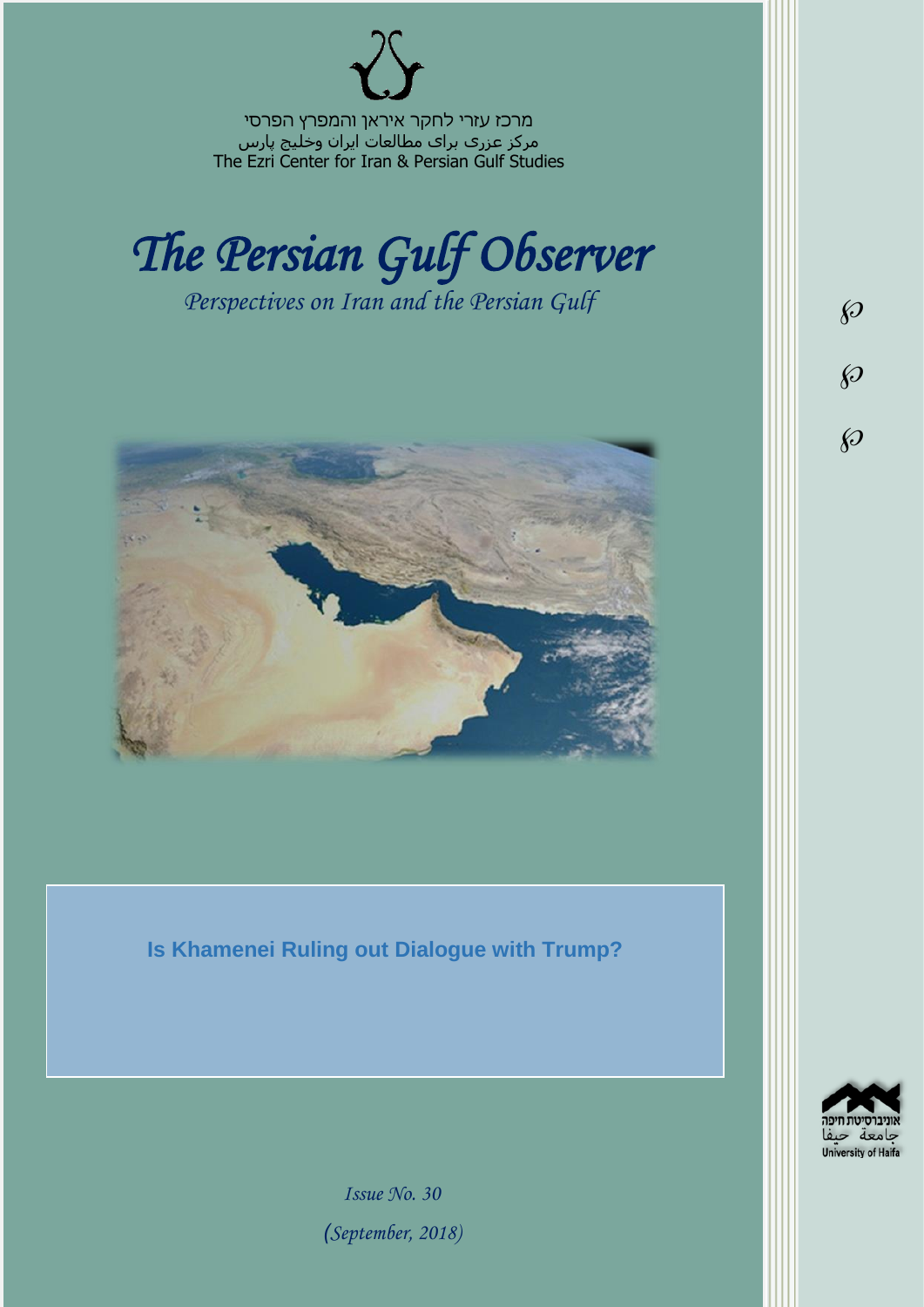Attached please find the 30<sup>th</sup> issue of *Persian Gulf Observer*, titled "Is Khamenei Ruling out Dialogue with Trump?" by The Ezri Center's research fellow, Yossi Mansharof.

The Persian Gulf Observer: Perspectives on Iran and the Persian Gulf is published periodically by The Ezri Center for Iran & Persian Gulf Studies at the University of Haifa, expressing the views and analysis of the Ezri center's researchers on various issues concerning the Persian Gulf region and the countries which lay by its shores.

You are most welcome to follow the Ezri Center's tweets at: <https://twitter.com/EzriCenter> , be our friend on Facebook: [https://www.facebook.com/pages/The-Ezri-Center-for-Iran-and-](https://www.facebook.com/pages/The-Ezri-Center-for-Iran-and-Persian-Gulf-Studies/141080069242626)[Persian-Gulf-Studies/141080069242626](https://www.facebook.com/pages/The-Ezri-Center-for-Iran-and-Persian-Gulf-Studies/141080069242626)

Watch and listen to conferences and lecturers at the Center's YouTube channel: <https://www.youtube.com/channel/UCZdzvlhv7a8nxLjYZdaz68Q> and visit our site:<http://gulfc.haifa.ac.il/>

# DOS DOS DOS DOS DOS DOS DOS

להלן הגיליון ה- 30 של Observer Gulf Persian ובו מאמר שכותרתו *"האם ח'אמנאיי פוסל דיאלוג עם טראמפ?"* מאת יוסי מנשרוף, עמית מחקר במרכז עזרי.

יתפרסם בתדירות תקופתית ע"י The Persian Gulf Observer: Perspectives on Iran and the Persian Gulf מרכז עזרי לחקר איראן והמפרץ הפרסי באוניברסיטת חיפה, ובו מוצגים מאמרי דעה, פרי- עטם של חוקרי המרכז על מגוון נושאים מאזור המפרץ הפרסי והמדינות השוכנות לחופיו.

, https://twitter.com/EzriCenter אנו מזמינים אתכם לעקוב אחרי ציוצי המרכז בטוויטר בכתובת:

[https://www.facebook.com/pages/The-Ezri-Center-for-Iran-and-](https://www.facebook.com/pages/The-Ezri-Center-for-Iran-and-Persian-Gulf-Studies/141080069242626):כהיות חברים שלנו בפייסבוק:

[Persian-Gulf-Studies/141080069242626](https://www.facebook.com/pages/The-Ezri-Center-for-Iran-and-Persian-Gulf-Studies/141080069242626)

לצפות ולהאזין לכנסים והרצאות בערוץ היו-טיוב של המרכז:

<https://www.youtube.com/channel/UCZdzvlhv7a8nxLjYZdaz68Q>

<http://gulfc.haifa.ac.il/> ולבקר אותנו באתר הבית: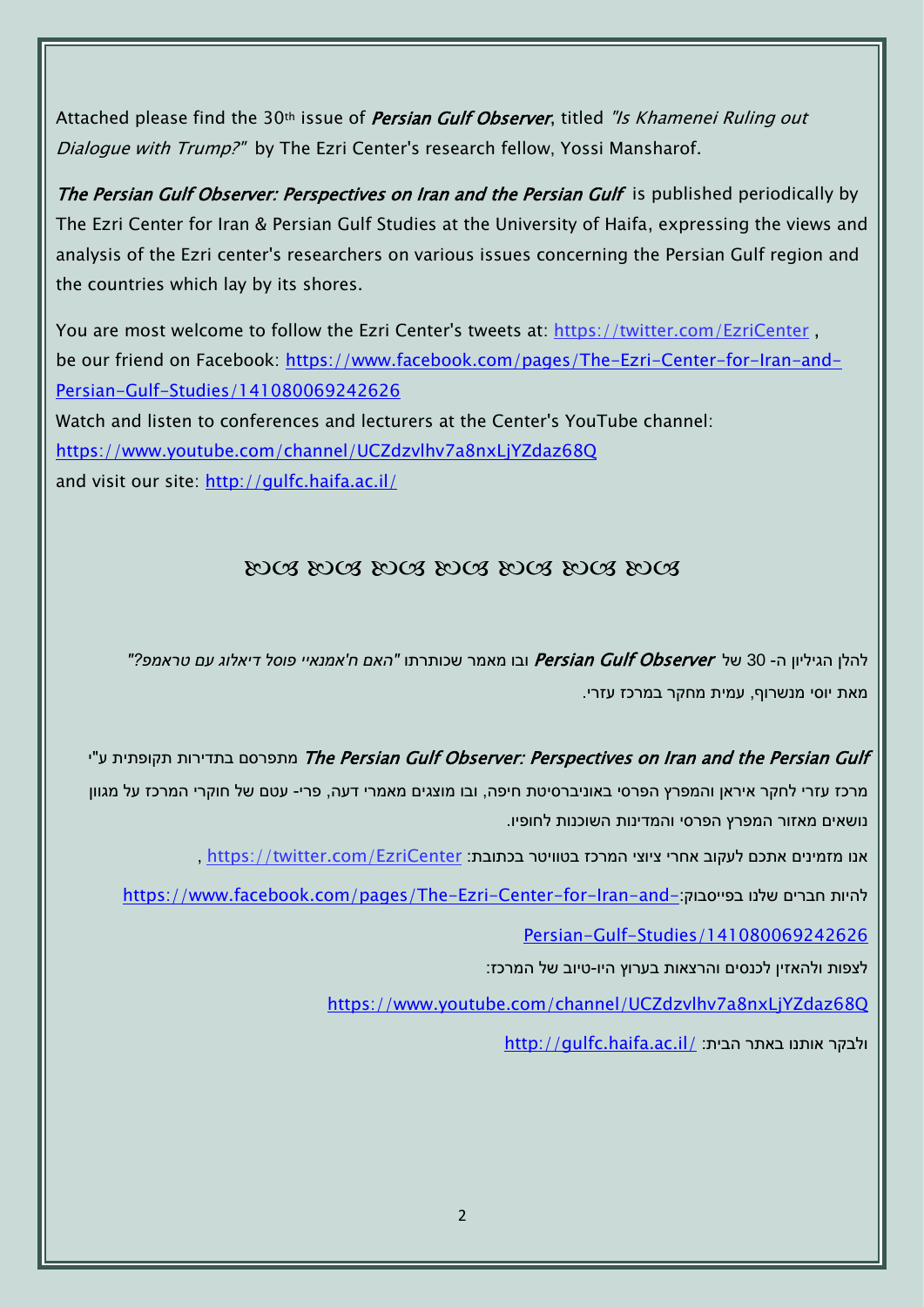# **Is Khamenei Ruling out Dialogue with Trump?**

# By Yossi Mansharof

The meeting with Iran President Hassan Rouhani proposed by US President Donald Trump shows that the American administration intends to institute direct contacts with Tehran, including a meeting between Trump and Rouhani, while simultaneously exerting diplomatic and economic pressure on Iran. Mahmoud Vaezi, Rouhani's chief of staff, revealed on July 18, 2018 that during Rouhani's visit to the UN General Assembly in September 2017, Trump invited him to a meeting eight times. Rouhani rejected the invitation, almost certainly because he had not received approval for it from Supreme Leader Khamenei, but it appears that Rouhani's supporters disclosed the American offer to meet in order to signal to the Iranian public that he is responsive to the feelings .of extensive sections of the Iranian public who support dialogue between Tehran and Washington

Restoring relations between Tehran and Washington was already a major issue in the 2013 Iranian election campaign, when Rouhani was elected to his first term as president. At the time, the American administration of Obama did not hide its wish to restore relations with Iran. In this framework, Obama made a series of far-reaching concessions to Iran, reaching a peak with the nuclear deal that will allow Iran to attain nuclear capability despite the temporary restrictions imposed on its nuclear program. Obama also regarded Iran as a senior partner in managing crises in the Middle East. Obama and Secretary of State John Kerry thought that the nuclear deal with Iran would strengthen the pragmatic faction in the Iranian regime and lead Khamenei to extend the dialogue between Tehran and Washington to additional issues. Khamenei, however, rejected the .possibility of a meeting between Rouhani and Obama out of hand

The primary motive for this rejection lies in Khamenei's fear of what he called "cultural penetration" of Iran by the West, spearheaded by the US, which he thought was liable to pose an existential threat to the Islamic regime in Iran. In his speeches in recent years, Khamenei stressed the threat to the regime resulting from Western cultural penetration. Khamenei's frequent reiteration of this warning reflected the gravity of the threat that he detected and his growing anxiety about such a threat. Despite Obama's conciliatory policy, Khamenei and the faction that he leads fear that the American administration aims to bring about a velvet revolution in Iran. The regime's downfall will be the result of massive penetration of Iran by American culture that will nullify the substance of Iran's Islamic-revolutionary culture. Such a development will jeopardize the unique character of the Islamic regime in Iran, its resistance to the US, and its perception of the US as "big Satan," which .constitutes an important element of the regime's identity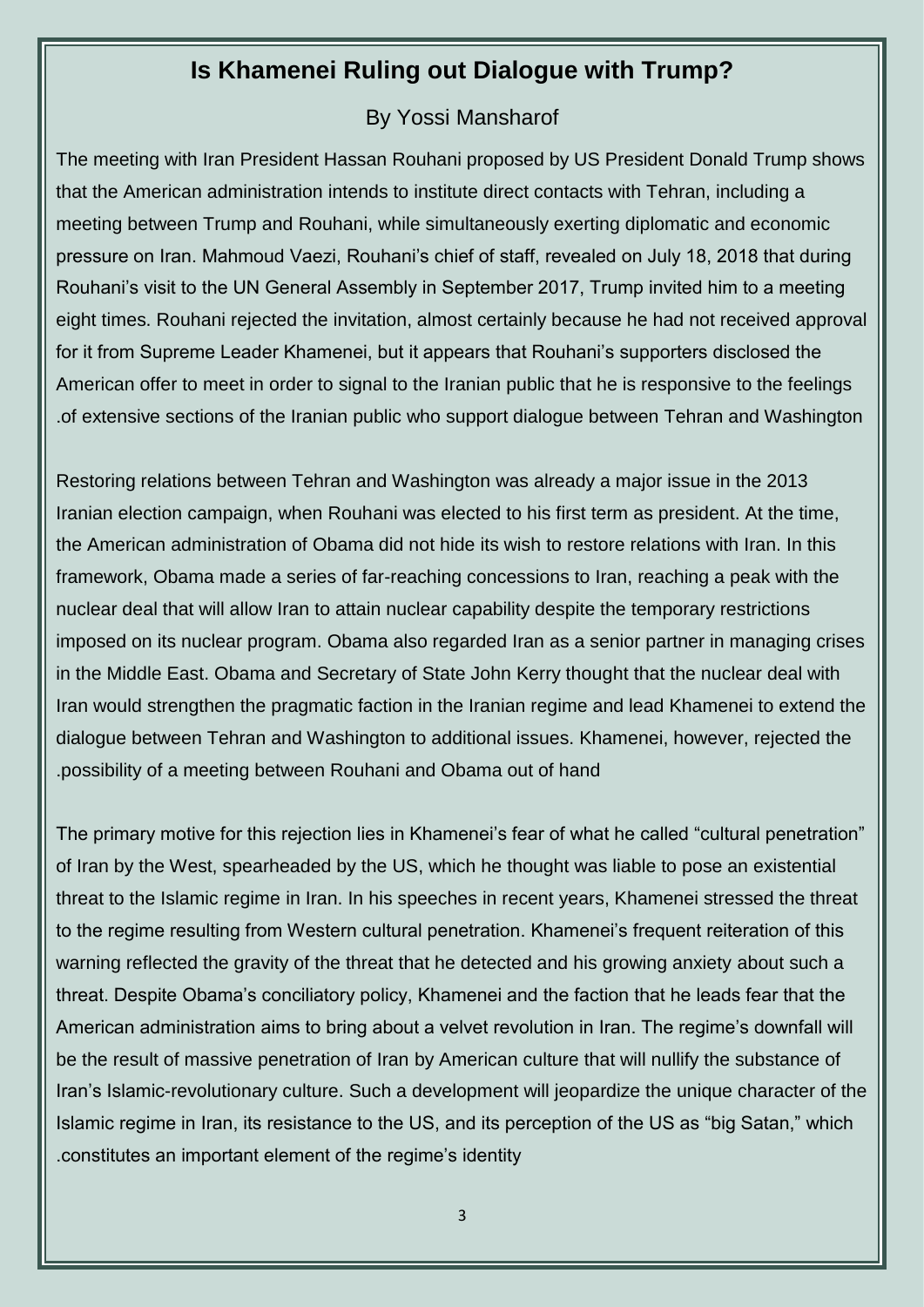Since Trump's initiative for a meeting with Rouhani was revealed, leading figures in the regime in Tehran have engaged in a vigorous dispute on the subject. On the one hand, Khamenei and the Islamic Revolutionary Guards Corps have emphasized their opposition to direct negotiations with Washington. They explained, among other things, that such dialogue at the present time, when the US is exerting heavy economic pressure on Iran, signifies failure. On the other hand, Rouhani's circles in the Iranian parliament have expressed willingness to accept the American proposal for direct negotiations. As part of this policy, which Rouhani's camp has in effect been promoting since the 2013 presidential elections, popular Iranian news website Asr-e Iran, which belongs to Rouhani's camp, published an opinion column calling for a positive response to Trump's request. This call is a continuation of Asr-e Iran's advocacy of a renewal of relations between Tehran and Washington in recent years. The website explained that a renewal of relations does not mean agreement with American policy. Nevertheless, as part of Rouhani's obedience to the policy shaped by Khamenei, Rouhani and Iranian Foreign Ministry spokesman Bahram Ghassemi announced that the Iranian government rejected the American call for negotiations between the .two countries

Despite the announcement of the refusal, it should be noted that Khamenei's policy of refusing to conduct a general dialogue with Washington on all of the issues on the agenda between the two sides does not rule out discussion about an individual issue when Iran believes that this will serve its national interest. This happened in the past when Iran and Washington held talks about the future of Iraq in the second half of the preceding decade (at the height of the Iraq war) and about the future of Afghanistan at the end of the 20th century and the beginning of the 21st century. This also happened in 2011 when, with mediation by Oman, Tehran and Washington opened negotiations on the issue of the Iranian nuclear program that produced the nuclear deal in 2015. Despite intensive efforts by the Obama administration, Tehran officially adhered to its nonrecognition of the US. This was reflected in the absence of signatures when the nuclear .agreement was announced in Vienna in 2015

The shuttle diplomacy recently conducted by the Omani Minister of Foreign Affairs in Tehran and Washington therefore gives the impression that Oman is again, as in the past, playing the role of mediator between Iran and the US, even though Tehran officially denies that Oman is again playing the mediator role. It appears that while Tehran is seeking to restrict the discussion with Washington to a specific subject in accordance with Khamenei's policy, the Trump administration is determined to also discuss with Tehran a range of other issues on the agenda, including Iran's missile program, Iran's expansion in the region, its support for terrorism, and possibly its recurring .calls for the destruction of Israel